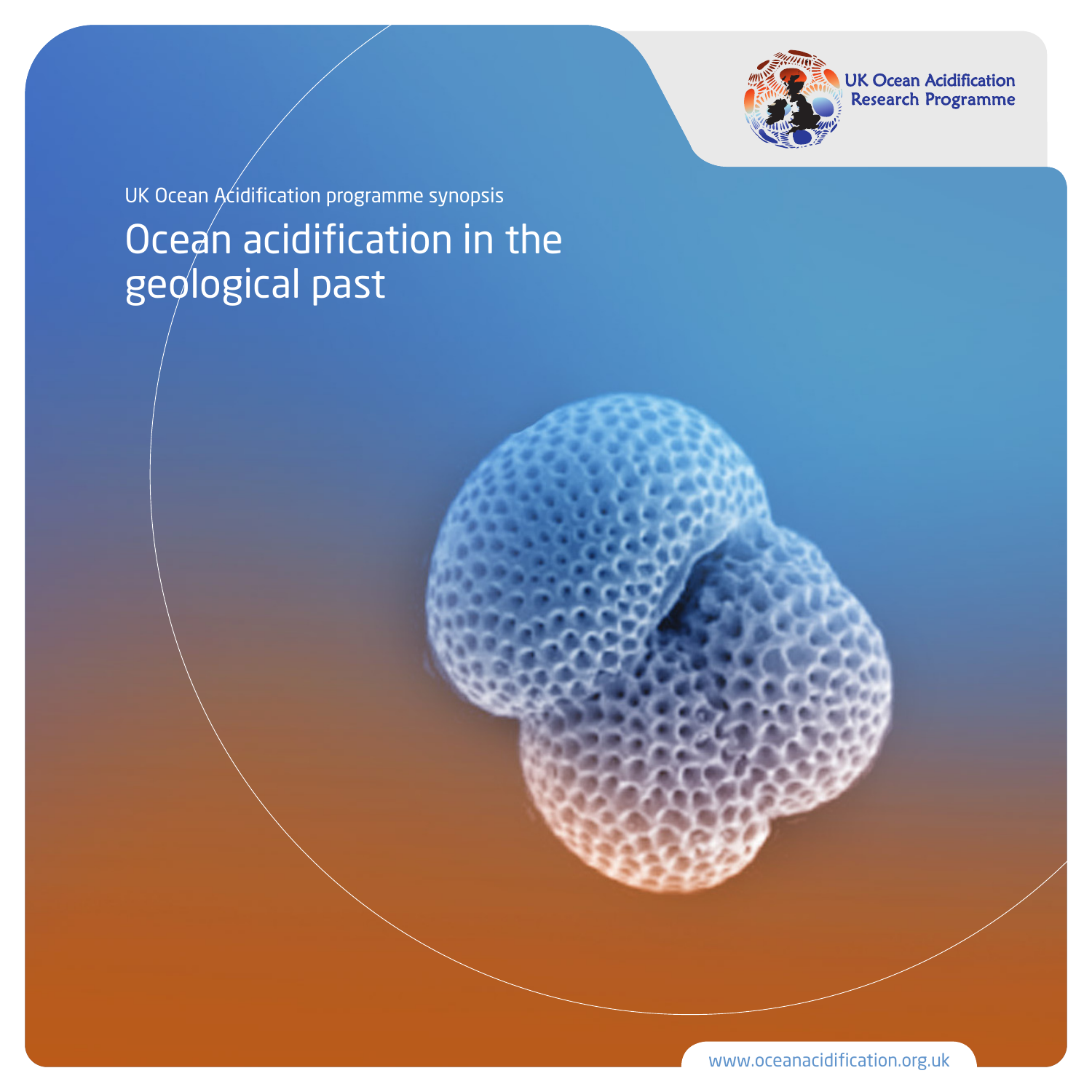#### Lessons from the past

Global-scale ocean acidification is happening now, as a result of human activities adding  $O<sub>2</sub>$  to the atmosphere. But ocean acidity has increased previously in the Earth's history, as a result of natural changes in atmospheric composition. Of particular interest are past releases of  $CO<sub>2</sub>$  that have occurred relatively rapidly in geological terms, since they may provide natural analogues for the effects of current acidification on chemical processes and marine life. Calcifying organisms (that construct their shells out of calcium carbonate) provide an important research focus, since they are preserved in the fossil record and are also likely to be especially sensitive to changes in ocean chemistry.

Most of the palaeo-oceanographic work in UKOA was carried out by a consortium project Abrupt ocean acidification events and their effects in the Earth's past, led by Paul Pearson at Cardiff University. Formal partners were at Southampton, University College London and the Open University, with additional contributions by researchers at Bristol, Oxford, Yale and elsewhere. These research groups investigated a variety of geological records from the deep sea and the margins of the ocean, with particular attention given to events around 56 million years ago, at the Paleocene - Eocene thermal maximum. Newly-recovered marine sediment samples from Tanzania provided very well-preserved planktonic microfossils, suitable for a range of novel geochemical and biological studies.

#### **Specific aims of the consortium study were:**

- To produce new estimates of seawater acidity and atmospheric CO<sub>2</sub> levels for the period 40-65 million years ago
- $\bullet$  To study the response of the carbon cycle during the onset of the Paleocene -Eocene thermal maximum (PETM) using new data from Tanzania and elsewhere and new computer models
- $\bullet$  To compare the PETM with other known ocean acidification events in the Earth's past
- $\bullet$  To quantify the biotic response to ocean acidification events both directly (speciation, extinction, migration and, malformation) and indirectly (ecosystem function, biogeochemical cycles).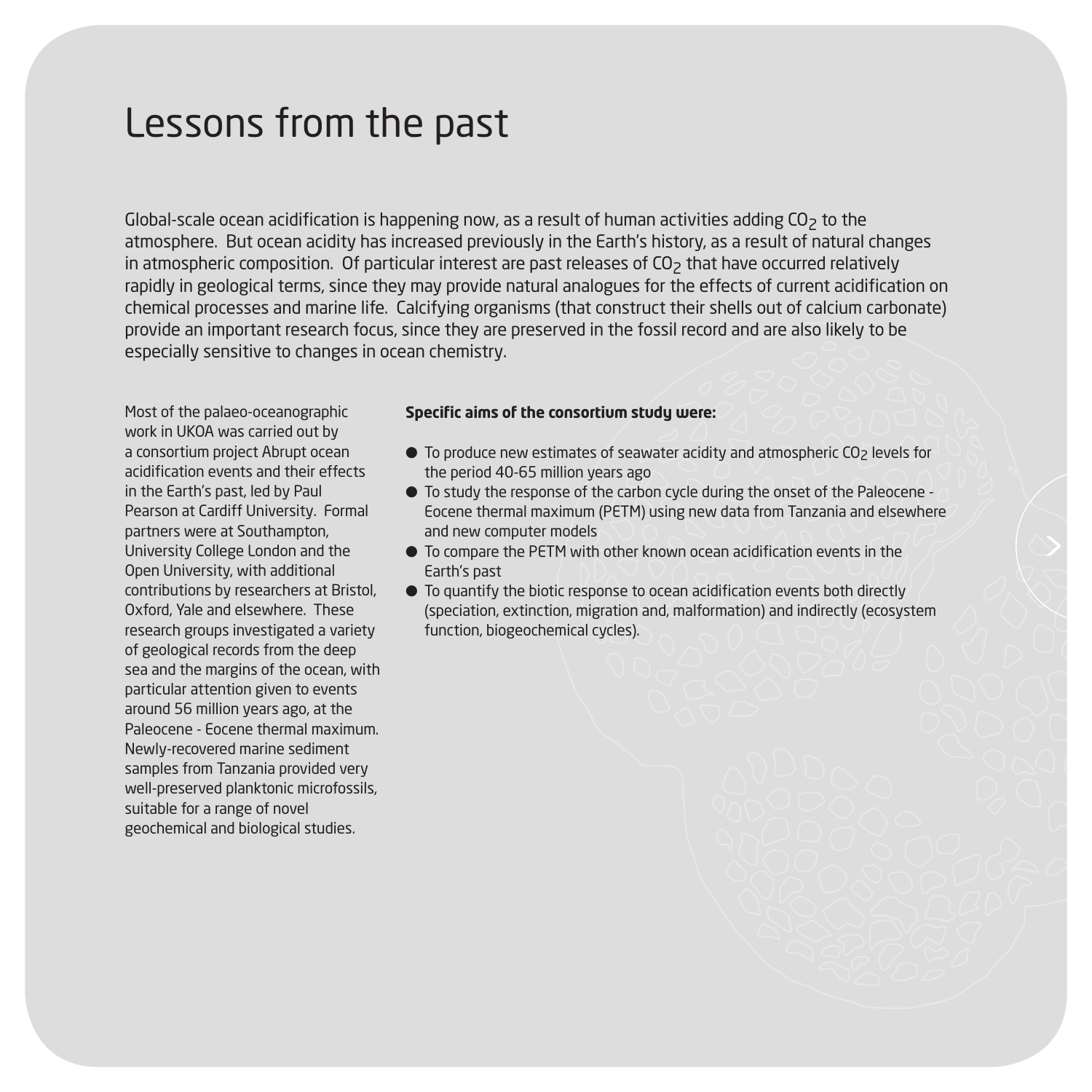## Key findings:

- **•** The pH decrease during the Paleocene Eocene thermal maximum (PETM) was not particularly strong, as a probable consequence of the CO<sub>2</sub> release occurring over many thousands of years.
- **•** Nevertheless, the PETM event caused the extinction of around half the species of deep-sea benthic foraminifera, with temperature increases and deoxygenation contributing to such effects.
- $\bullet$  Planktonic calcifiers survived the PETM, although with major changes in their distributions and abundances. Comparative studies on modern planktonic calcifiers indicate differing sensitivities to ocean acidification at different life stages.
- **•** Current rates of ocean acidification are around 10 times faster, and reductions in pH and saturation state are therefore likely to be much larger, than anything in at least the last 65 million years.
- The suggestion that the PETM onset only took 13 years is disproved, through the identification of drilling artefacts in the cores.
- No past event perfectly parallels projections of future changes in ocean carbonate chemistry and their potential ecological impacts—a consequence of the rapidity of the current CO<sub>2</sub> release.

#### **Outputs:**

Anagostou E, John EH, Edgar KM et al. (under review) Atmospheric CO<sub>2</sub> concentrations were a primary driver of the evolution of Cenozoic climate.

Aze T, Pearson PN, Dickson AJ et al. (2014) Extreme warming of tropical waters during the Paleocene-Eocene Thermal Maximum. Geology, 42: 739-742.

Aze T, Gibbs S & Pearson PN (2014) What the past can tell us – palaeo-oceanographic research. In: Henning S, Roberts JM & Williamson P (eds) An Updated Synthesis of the Impacts of Ocean Acidification on Marine Biodiversity. Secretariat of the Convention on Biological Diversity. Montreal, Technical Series No. 75, 99 pages.

Gibbs SJ, Poulton AJ, Bown PR et al. (2013) Species-specific growth response of coccolithophores to Palaeocene - Eocene environmental change. Nature Geoscience, 6, 218-222.

Gutjahr M, Sexton PF, Ridgwell R et al. (In prep.) Source, magnitude and rate of carbon release associated with the PETM.

Hönisch B, Ridgwell A, Schmidt DN et al. (2012). The geological record of ocean acidification. Science 335, 1058-1063.

O'Dea SA, Gibbs SJ, Bown PR et al. (2014) Coccolithophore calcification response to past ocean acidification and climate change. Nature Communications 5, 5363.

Pearson PN & Nicholas CJ (2014) Layering in the Paleocene / Eocene boundary of the Millville core is drilling disturbance. Proceedings of the National Academy of Sciences, USA, 111, E1064-E1065.

Pearson PN & Thomas E (2014) Drilling disturbance and constraints on the onset of the Paleocene / Eocene boundary carbon isotope excursion in New Jersey. Climate of the Past, 11, 95-104

Tyrrell T, Merico A & McKay DIA (2015) Severity of ocean acidification following the end Cretaceous asteroid impact. Proceedings of the National Academy of Sciences, USA; online, doi: 10.1073/pnas.1418604112

**For full list of publications arising from this component of the UKOA programme, see separate hard-copy document or online at www.oceanacidification.org.uk**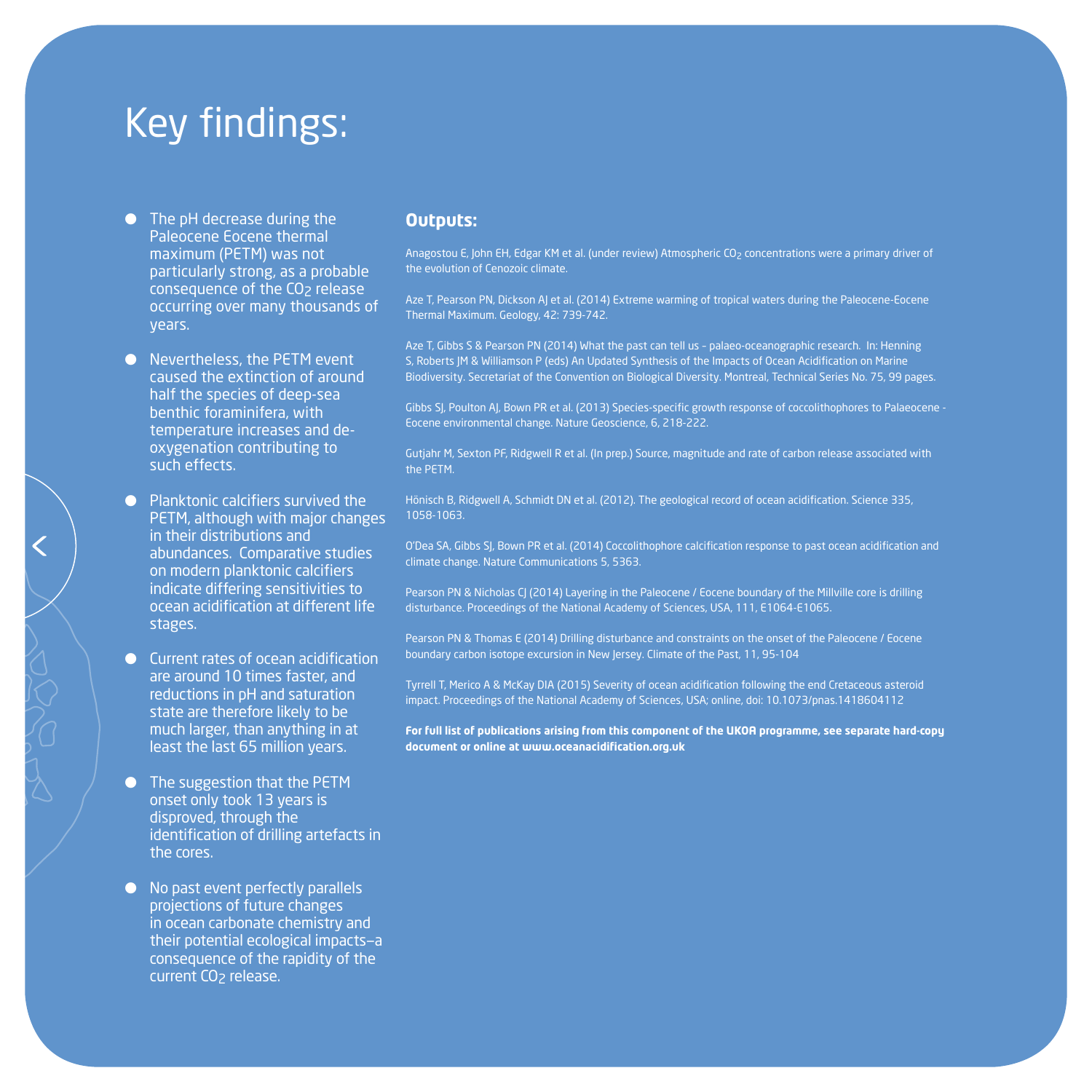#### Earth's history repeating itself – but not exactly

The geological record provides evidence of several major environmental changes in the past, including ocean acidification and its impacts on past marine life. Most data are from the last 100 million years, when calcifying organisms from the plankton have been preserved in sedimentary deposits. Such seafloor deposits of carbonate also provide long-term buffering capacity for the ocean, since they can be dissolved under high  $CO<sub>2</sub>$  conditions.

However, past ocean acidification events did not occur in isolation: other changes occurred at the same time. Thus they were primarily driven by increases in atmospheric CO2, due to high volcanic activity, causing associated increases in global temperature and reductions in ocean oxygen levels (as a direct result of warmer ocean temperatures, and an indirect result of less ocean mixing). The Earth's record of these three closely linked changes – ocean warming, acidification and deoxygenation – therefore provide integrated analogues for what a multistressor future might hold: 'hot, sour and breathless'.

Interpretation of fossil-based observations is assisted by carbon cycle modelling, with UKOA-supported studies showing that different rates of natural CO<sub>2</sub> release can produce different combinations of effects. Slower releases of CO<sub>2</sub>, not surprisingly, give slower rates of ocean acidification; they can also de-couple its two main components, reduction in ocean pH and in carbonate saturation states, due to ocean buffering effects.



Figure from: Hönisch B, et al. (2012)

Thus it is not impossible for atmospheric CO<sub>2</sub> and ocean surface saturation state both to be high, although ocean pH is decreased; such conditions seemed to have occurred in the Cretaceous and Paleogene periods, around 35-100 million years ago, when there was high abundance of calcifying plankton.

Comparisons of past events with future conditions are unlikely to be exact, since different timescales, and different primary causes, are involved. But those differences can themselves provide insights into the mechanisms, potential responses and the limits to adaptation, with awareness that in the past - as at present - global warming and ocean acidification occurred together.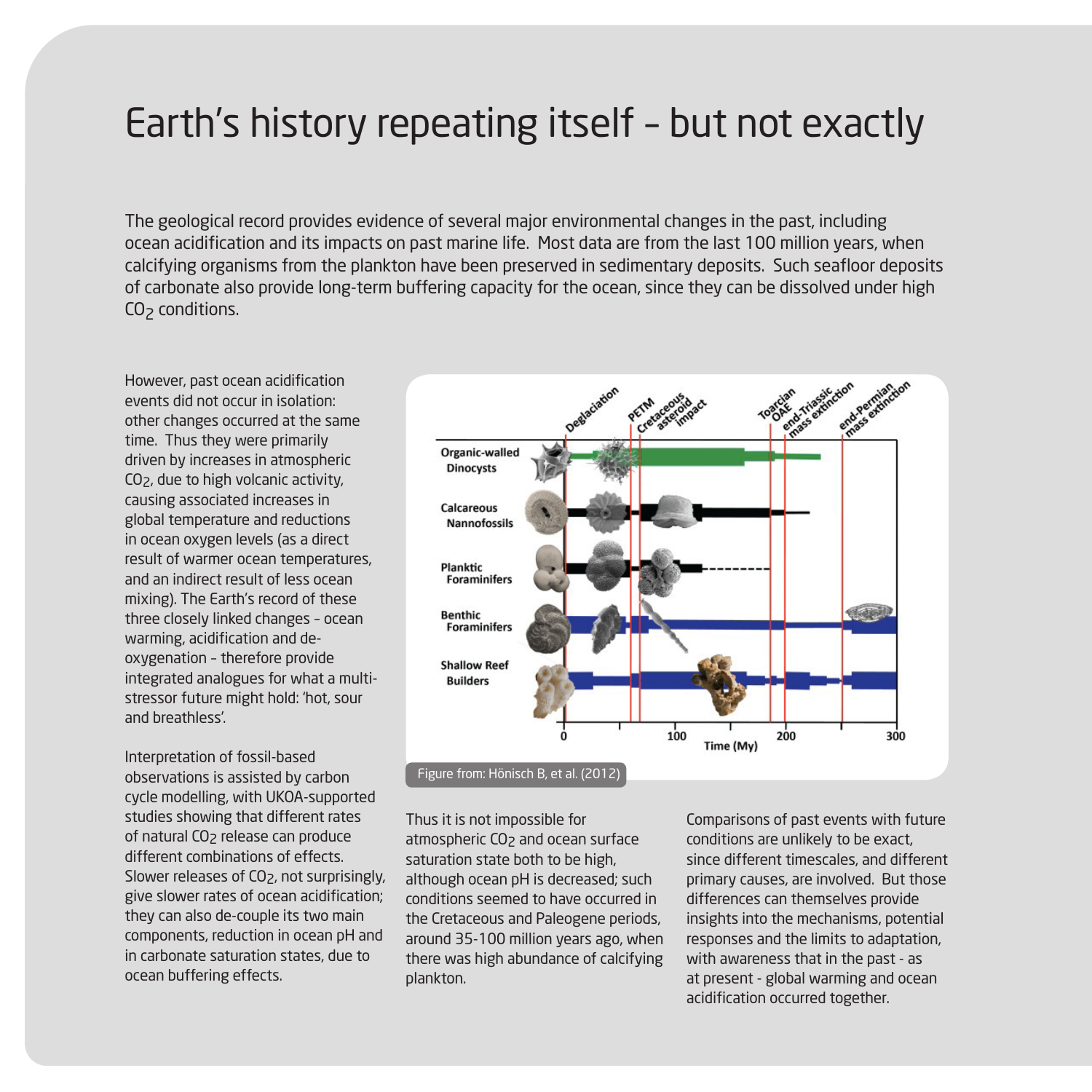#### Deciphering natural diaries

The fossilised remains of marine organisms provide information on their past distributions, abundances and evolution. They can also tell us very much more – since the chemical composition of shells and skeletons reflect the conditions in which they were alive. Analyses of the fossils of calcified micro-organisms such as foraminifera (single-celled animals, living in the water column and on the seafloor) and coccolithophores (planktonic single-celled algae), have proved to be particularly valuable, extending the instrumental record of acidity changes back by many millions of years.

Thus the 'natural diaries' of foraminifera provide a record of changes in seawater temperature and chemistry, linking with other information on how different species responded, in terms of growth rates, body size, abundances, geographical ranges, and, in some cases, their extinctions. Measurements of oxygen isotope ratios in the shells of individual specimens provide data for the temperature estimates, whilst boron isotope analyses provide matching data on changes in seawater pH. The boron measurements can also be used to determine the amount of CO2 released to the atmosphere during specific perturbations of the global carbon cycle.

Foraminifera and coccolithophores remain ecologically-important groups in today's ocean, contributing to marine food webs, ecosystem functioning and biogeochemical feedbacks. Their past responses are therefore highly relevant to potential impacts in the future.





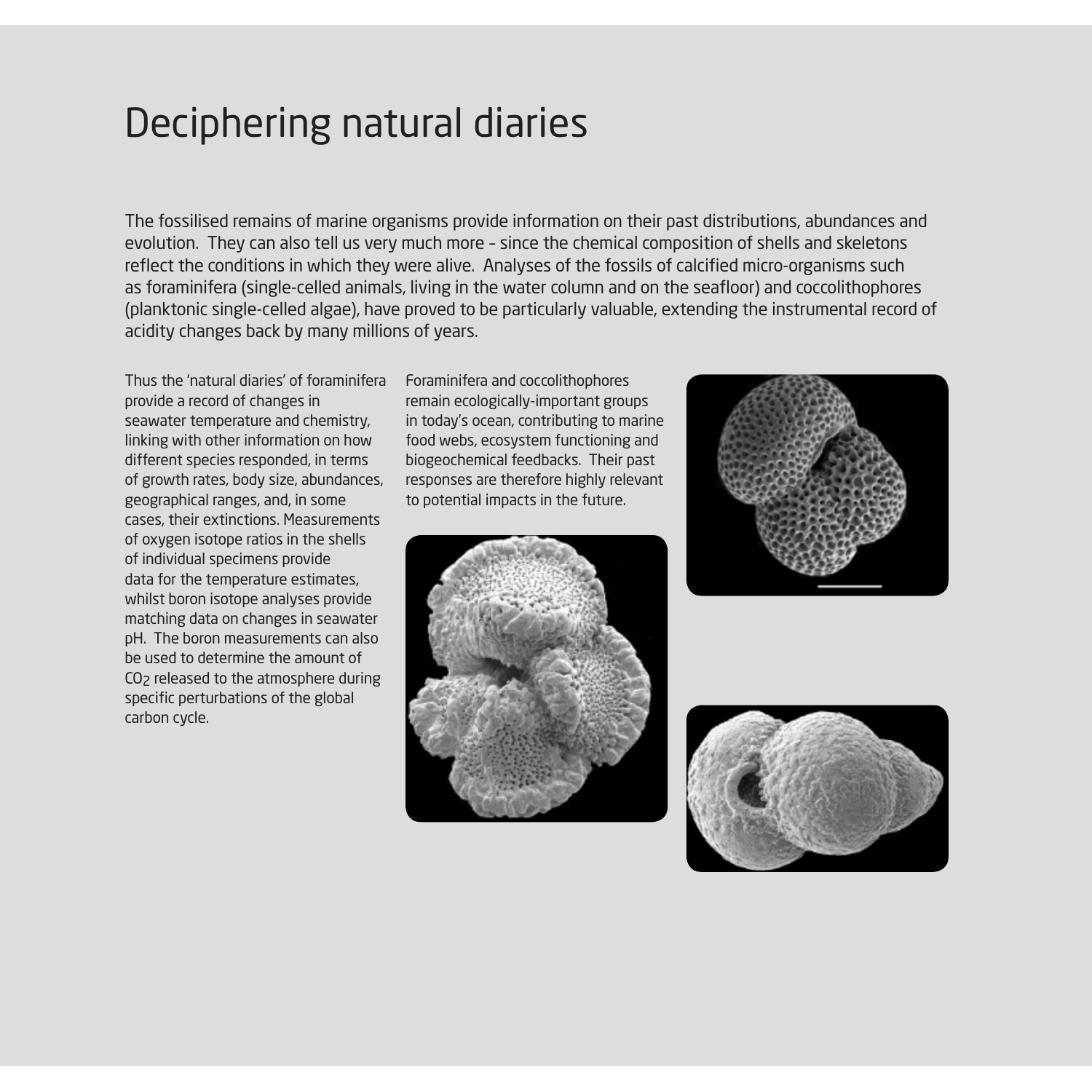#### Focus on events 56 million years ago

Relatively recent geological events inherently provide better comparisons with present day changes, since organisms and their environments are more similar, and the fossil evidence is likely to be more accessible. Conditions during the Paleocene–Eocene thermal maximum (PETM) around 56 million years ago, are of particular interest, since the amount of carbon naturally added to the atmosphere then was similar to that likely to be released by human activities (3,000 – 5,000 gigatonnes). The PETM carbon release took place over a few thousand years; its effects lasted for around 170,000 years, and included a global temperature rise of over 5oC, a lowering of ocean pH and the dissolution of carbonate at the seafloor.

Studies of fossils from the PETM show severe extinctions of deep-sea benthic foraminifera, with up to 50% of species disappearing from the record. Those that survived were usually smaller and thinner shelled. Whilst planktonic foraminifera and coccolithophores living in the water column were not subject to mass extinctions, they did show range shifts, with tropical communities migrating polewards, to higher latitudes.

Overall, the temperature increase seems to have had greater impact than the ocean acidification effects, particularly for those species that can only slowly change their population ranges, such as sessile molluscs and corals.



Model outputs constrained by data from site401 (red triangle) showing pH changes before, during and post PETM. (Gavin Foster)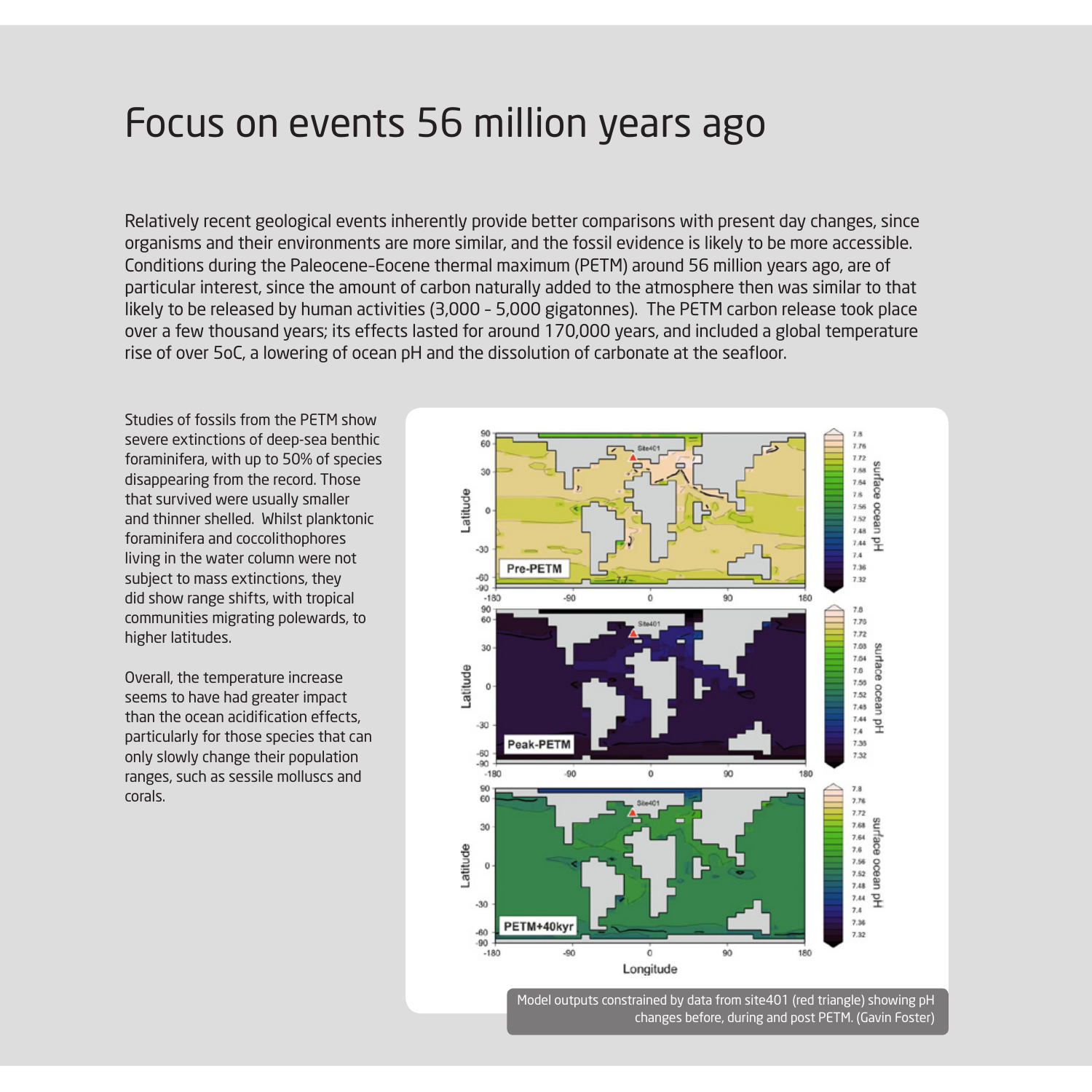

# Biscuits help resolve timing controversy

Time-scales are crucial in making comparisons between past and present-day ocean acidification events. A new time-scale was recently proposed for the Paleocene-Eocene thermal maximum (PETM), on the basis that layering in sediment cores from New Jersey, USA was annual. That interpretation required the nearinstantaneous release to the atmosphere of thousands of billions of tonnes of carbon, as either CO<sub>2</sub> or methane; for example, by cometary impact.

However, re-examination of the New Jersey cores by UKOA researchers showed that the apparently annual layers were an artefact of the sampling process. Sediment cores are extracted by cylindrical drills, and a combination of spinning and slippage can cause internal cracks or breaks in the core samples, forming discs or 'biscuits'. Thus the changes took place over several thousand years, rather than a decade or so.

Confirmation that present-day changes in ocean chemistry are occurring around ten times faster than those during the PETM means that ocean acidification impacts are likely to be much greater now than they were then. Thus today's more rapid changes do not allow the same opportunity for chemical buffering (hence greater reduction in carbonate saturation state for the same increase in atmospheric CO<sub>2</sub>) and also less likelihood of biological adaptation.